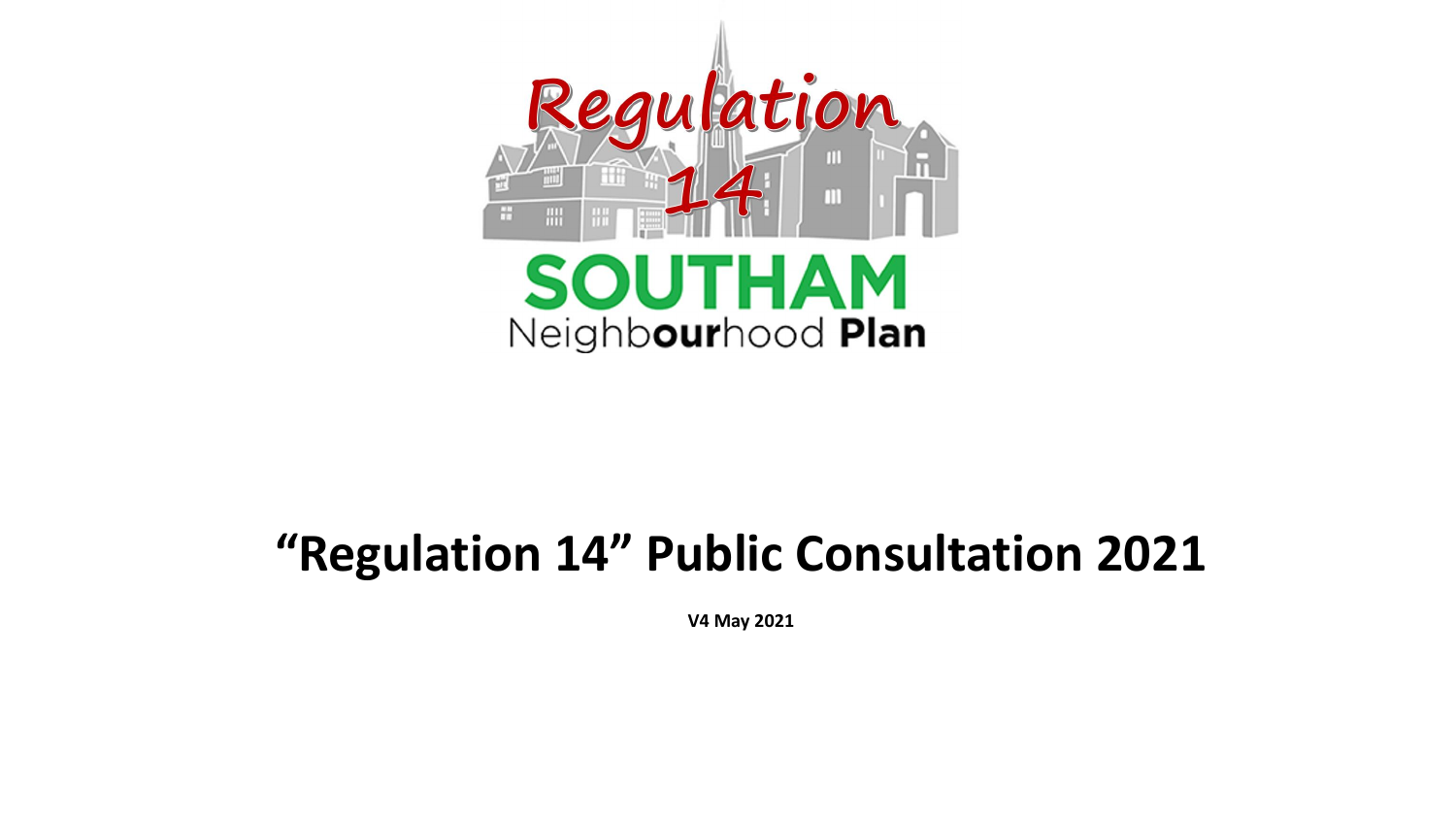

- 1. What these slides are all about
- 2. What is a Neighbourhood Plan?
- 3. Regulation 14 Public Consultation
- 4. Where has Southam's Neighbourhood Plan come from?
- 5. What's in Southam's Neighbourhood Plan?
- 6. How to have your say in Southam's Neighbourhood Plan
- 7. What happens next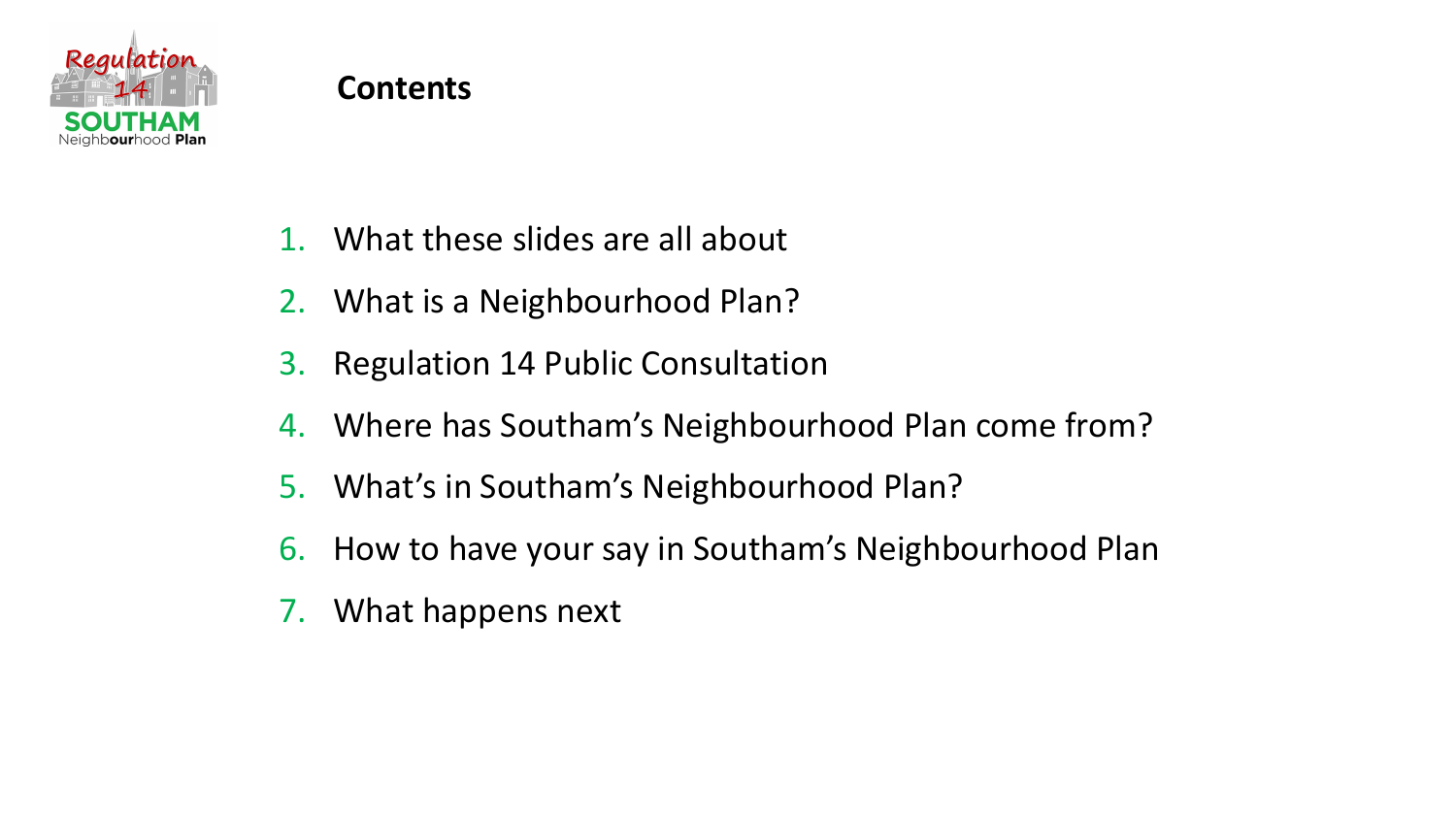

# **So What's it all about?**

 $\Box$  This presentation explains what neighbourhood plans are and why they are important

 $\Box$  It talks about the 4-year journey that has led the Southam team to this point

 $\Box$  You can see a summary of what's in the current draft of the plan

 $\Box$  It explains the whole Neighbourhood Plan process and where we are in that process

 $\Box$  You can find out how you can affect what goes into the final plan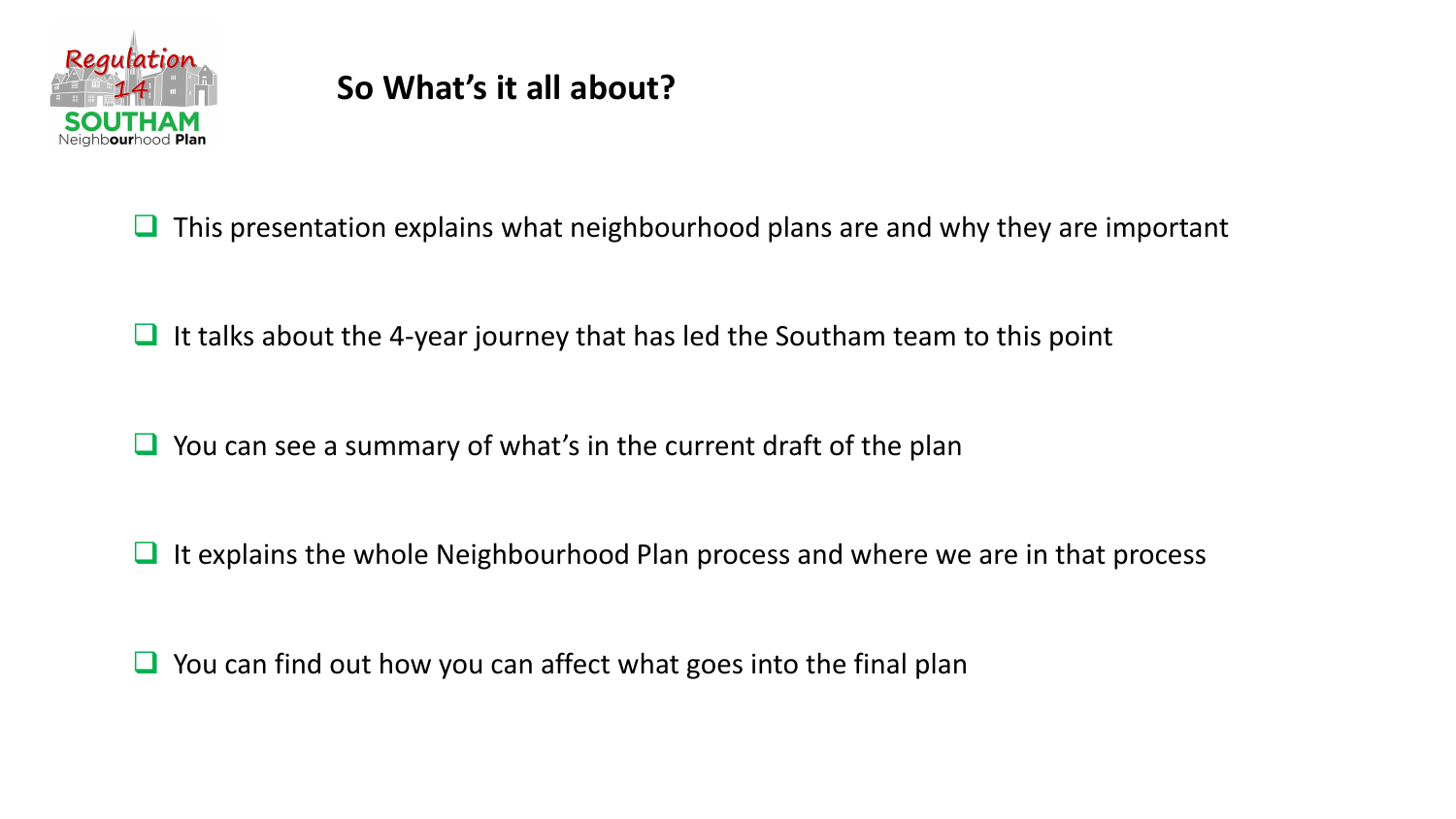

# **What is a Neighbourhood Plan?**

 $\Box$  A Neighbourhood Plan is a statement by the community within a defined boundary as to their wishes for land use, the built and the natural environments in their area.

- ❑ A "made" Neighbourhood Plan is a legal document and carries weight with the Local Planning Authority in informing local planning decisions and infrastructure projects
- ❑ A Neighbourhood Plan gains its power from the fact that the community has voted for it in a special referendum and therefore it reflects a democratic view
- Communities with "made" neighbourhood plans get to control more of the money levied on new developments (rather than it going to District or Borough councils)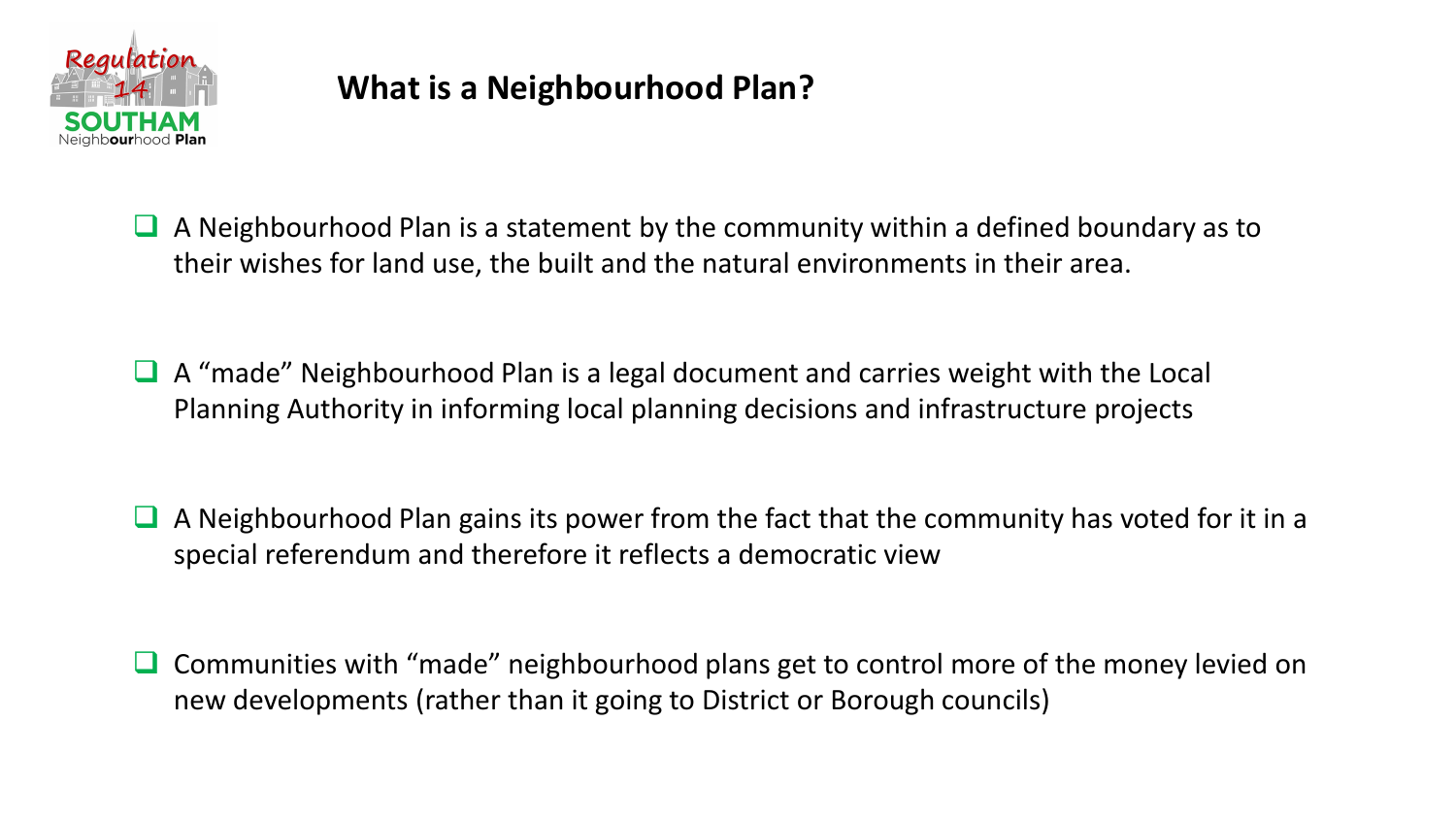

# **What can a Neighbourhood Plan do?**

- ❑ A Neighbourhood Plan *can*:
	- designate sites for specific types of development
	- define specific protected areas (within reason)
	- specify some aspects of design for new developments
	- outline a vision for the future of the area covered by the plan
- There are limits on what a Neighbourhood Plan can do and each plan must be assessed by an independent expert to ensure that it is within the regulations.

### ❑ A Neighbourhood Plan *must*:

- comply with higher level planning documents: the National Planning Policy Framework and local authority's plan (for Stratford DC it's the "Core Strategy").
- show evidence to support each policy in the plan
- be worded positively: say what is permitted or supported not what is banned
- Confine itself to topics related to local land use (e.g. not "more bobbies on the beat")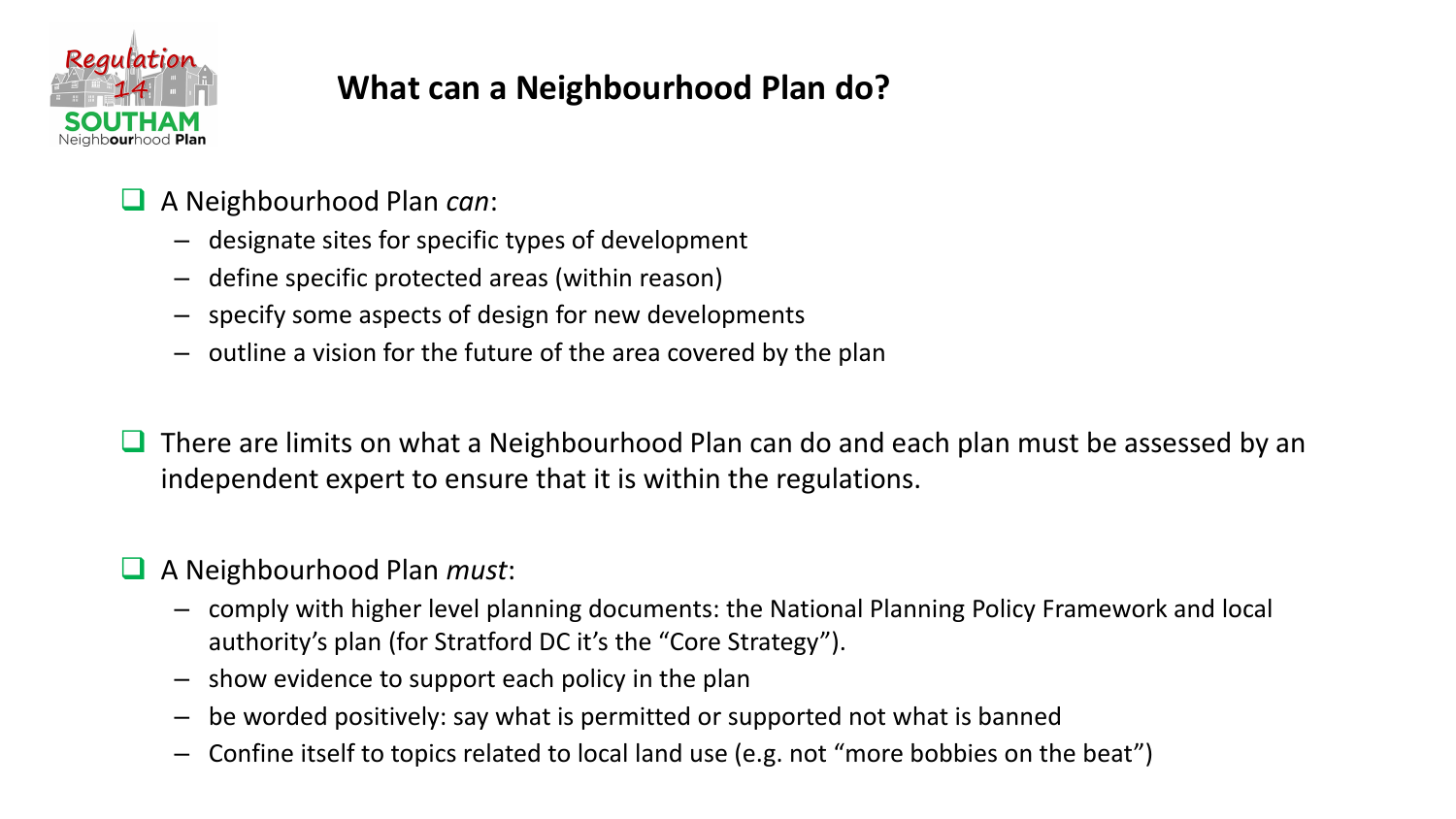

### **Regulation 14 Public Consultation**

- As part of the process, a complete draft of the Plan must go through a well-publicised public consultation lasting at least 6 weeks
	- Public within the plan area must be allowed to read and make comments on the document
	- Neighbouring parishes, statutory bodies and key interested parties should also get the opportunity to comment
	- Usually the consultation would include drop-in sessions where the team behind the plan can be available to answer questions
	- Since Covid, the government has allowed these consultations to be entirely online and postal
- Following the consultation, the authoring team is bound to show that all the comments have been assessed and decisions taken on what further action to take for each
- ❑ Depending on the severity of the resulting changes, another public consultation may be needed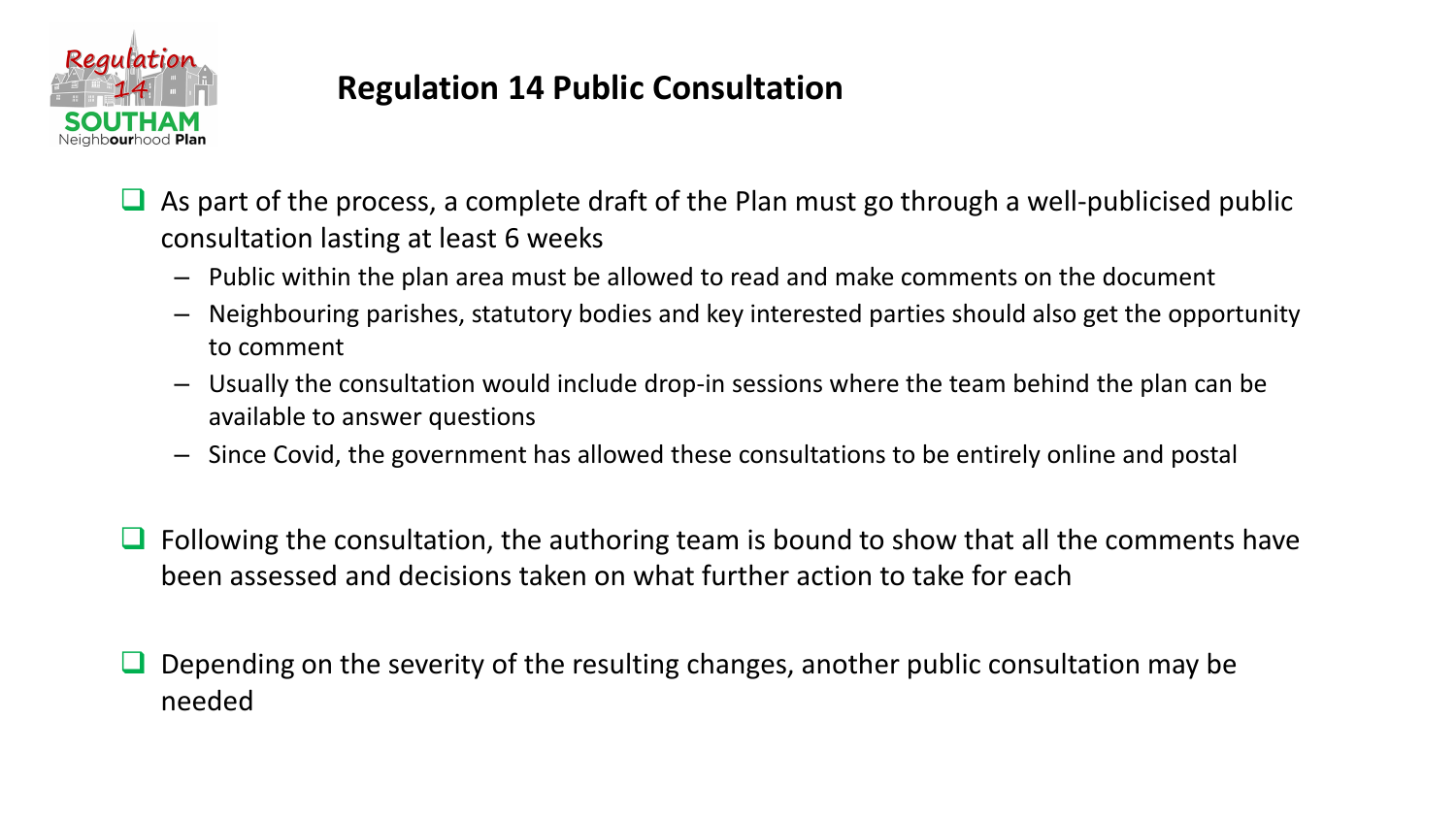

# **Where did our Neighbourhood Plan come from?**

- ❑ Sponsored by the Town Council, a working party consisting of councillors and residents was set up in 2016
- ❑ Lots of consulting, reading, discussion and looking at other examples
- Town survey (late 2015) plus stalls gathering opinions at local events and a full Housing Need Survey
- ❑ Brainstorming of topic areas the plan should cover
	- Formed sub-teams to investigate each topic and compile a draft vision statements
- Walk-in consultation in 2017 to validate vision statements
- ❑ Brainstorming, discussions & research to come up with draft set of objectives arising from vision statements
- $\Box$  Engaged a consultant to survey candidate green spaces and views we wanted to protect
	- Consultation at the 2018 Mayday market where the green spaces were ranked in importance
- ❑ Yet more discussions, research and consultation to arrive at a set of policies arising from the objectives
- Walk-in consultation in late 2018 on the draft policies
- ❑ Modification of policies based on discussions and advice from the District Council planning department
- Full draft plan endorsed by Town Council and screened by a consultancy for Strategic Environmental impact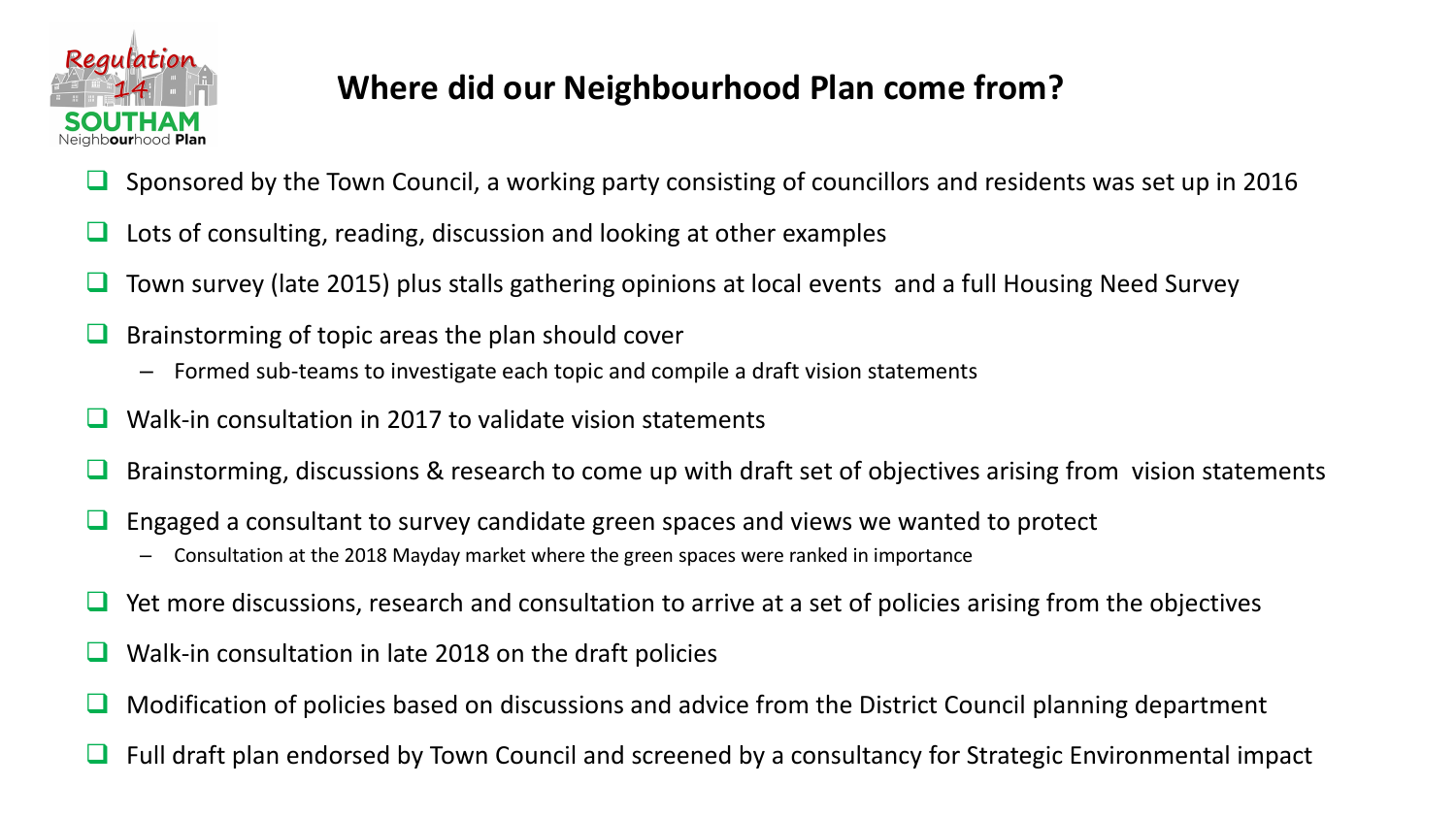

# **What's in our Neighbourhood Plan?**

- ❑ Please read the plan itself to comment in this consultation *don't rely on just these slides!*
- ❑ The Plan starts with a description of Southam and includes little of its history
- ❑ There is a vision statement about what Southam should be like in the future
- $\Box$  There are eleven objectives in the plan designed to help bring about the vision
- ❑ Where possible, Policies set out specific planning requirements in order to meet each objective
	- **The Policies are the legal heart of a Neighbourhood Plan**

 $\Box$  There are some aspirational projects at the end of the plan that are not part of the policies.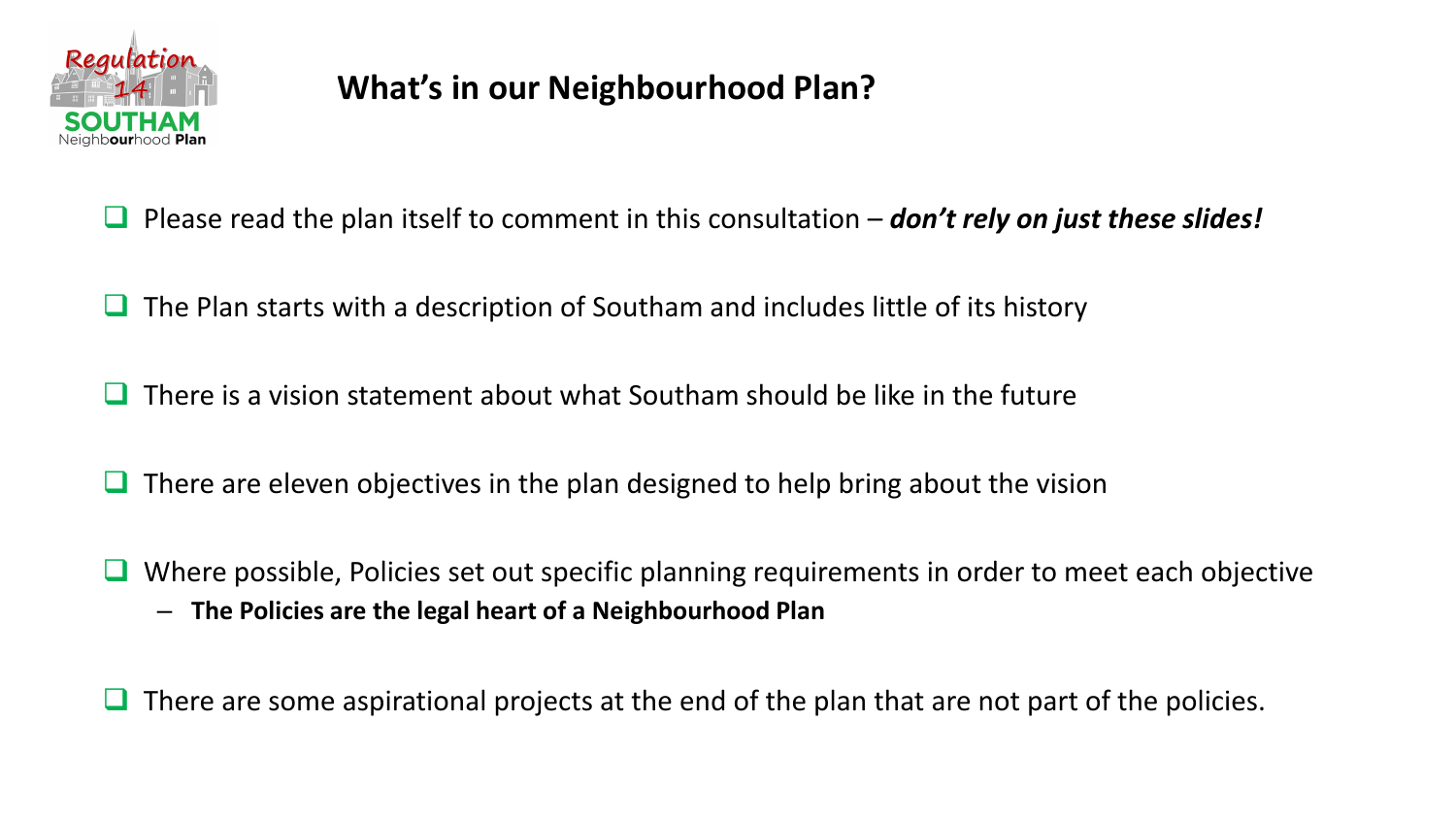

### **Southam Neighbourhood Plan Vision Statement**

Southam will be a desirable place to live, being a sustainable rural community where people feel happy to live and work safely with plentiful opportunities for sport and recreation. The environment, community services, economic growth, cultural development and infrastructure of the neighbourhood will be protected and enhanced for future generations.

#### **• Housing**

Further growth in Southam will be fair to people of all ages and abilities with respect to access to community, infrastructure and retail amenities. The built environment will reflect and enhance the qualities of Southam.

#### • **Environment**

All residents will have non-motor access to preserved and protected green spaces, landscape views and dark skies.

#### • **Infrastructure**

Visiting the town centre will be a safe and pleasant experience with ready access for those with or without motor transport. Places for healthcare, education and employment will keep pace with growing and evolving population needs.

#### • **Community**

Visitors will be attracted to the town to add to the already strong community spirit and maintain a vibrant retail centre.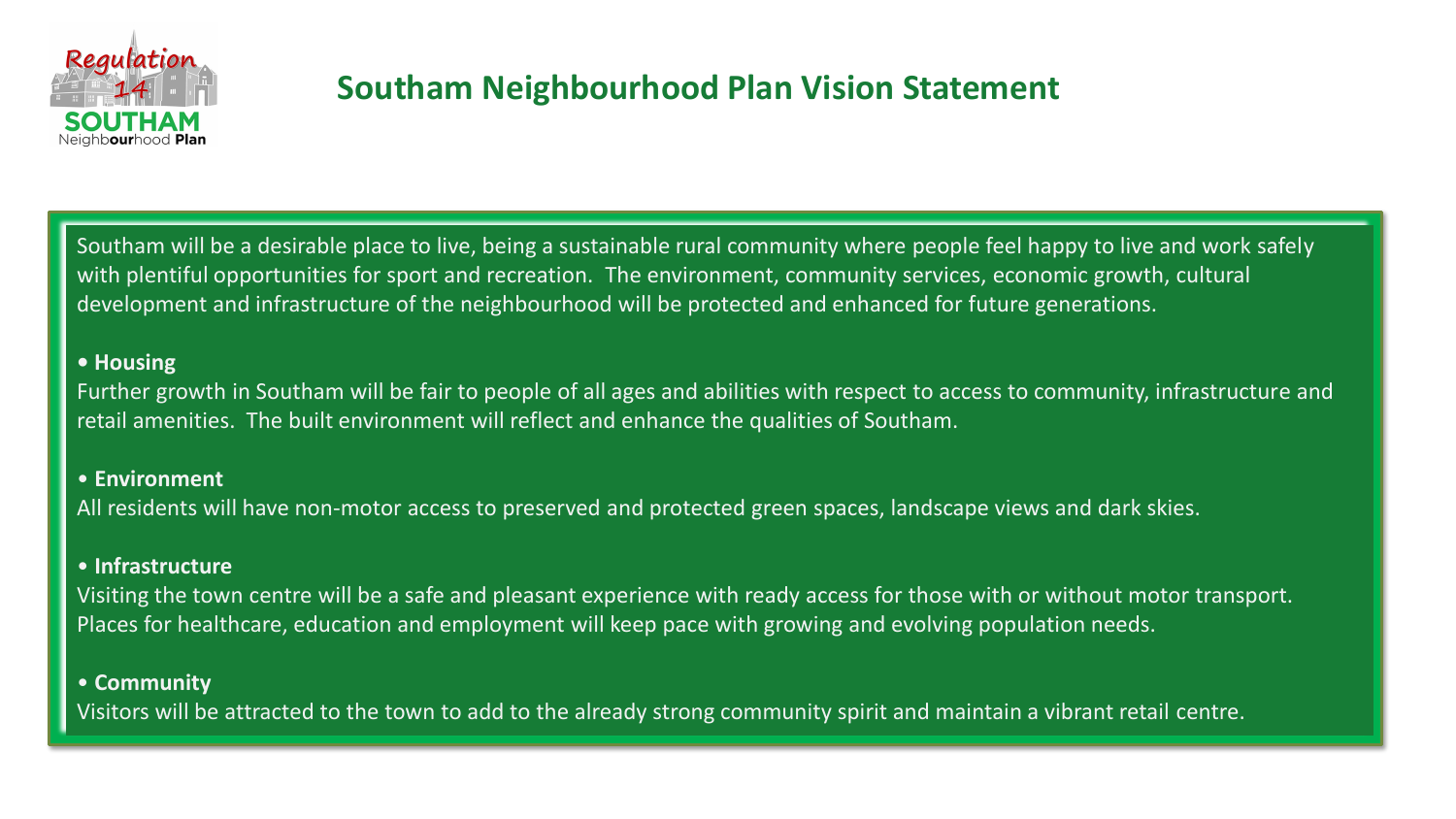

- ❑ There are fifteen specific green spaces in **Policy 01** that we want to either preserve or enhance
	- This means we discourage development in these places because these places are important to our quality of life
- ❑ There are four views iconic to Southam specified in **Policy 02** that we want to preserve
	- This means that we don't want developments on whatever land that will spoil or obscure these views
- In **Policy 03** we express a preference for developments to be on "brown field" sites rather than Green Field
	- In other words, we prefer to build where there have already been buildings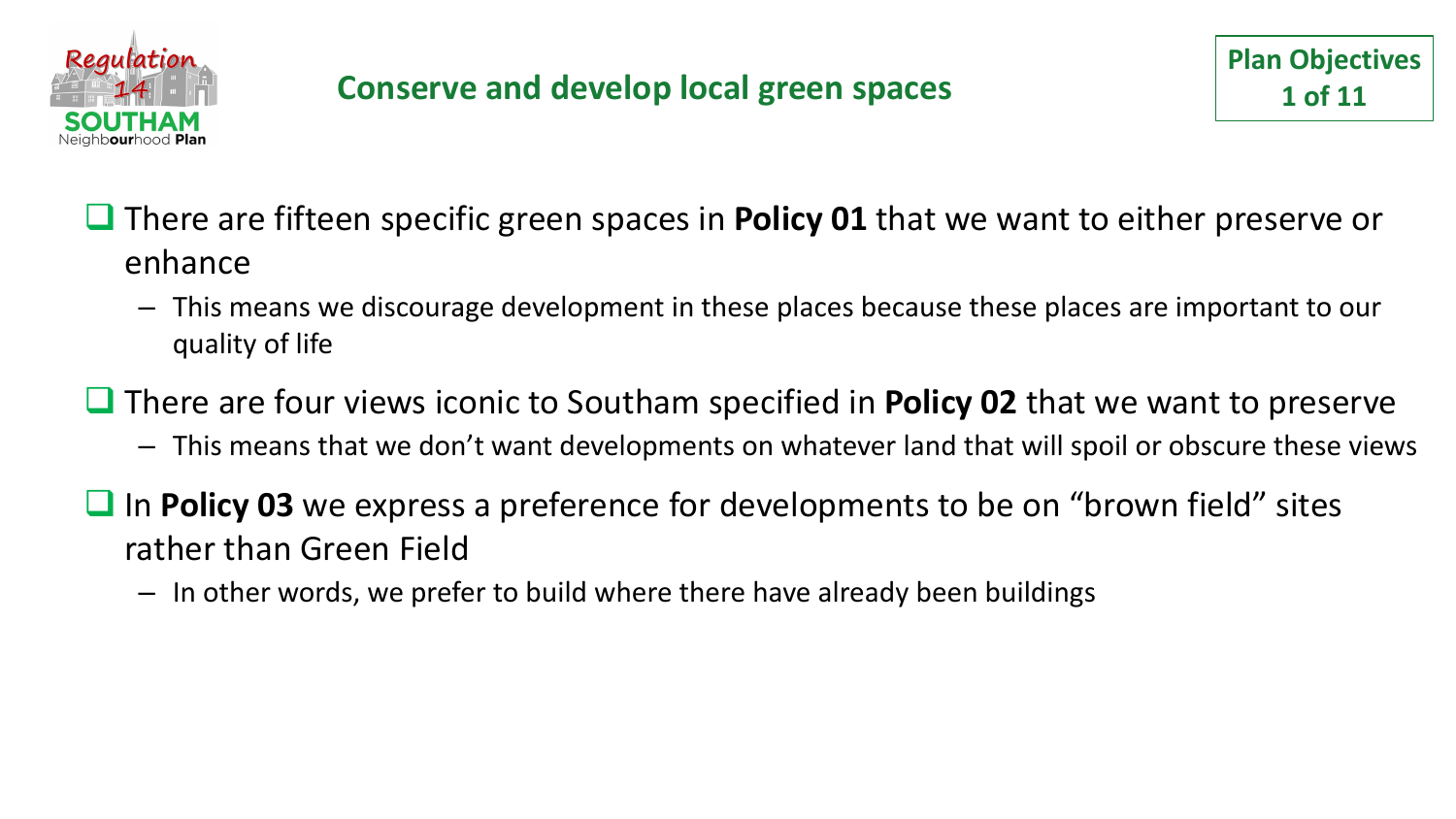

### **Reflect and enhance Southam qualities**

- We reinforce in **Policy 04** our support of, and commitment to, the conservation area already designated in the centre
	- Historic England has already labelled Southam's conservation area as being under threat
	- We don't have to worry about listed buildings as these are already individually protected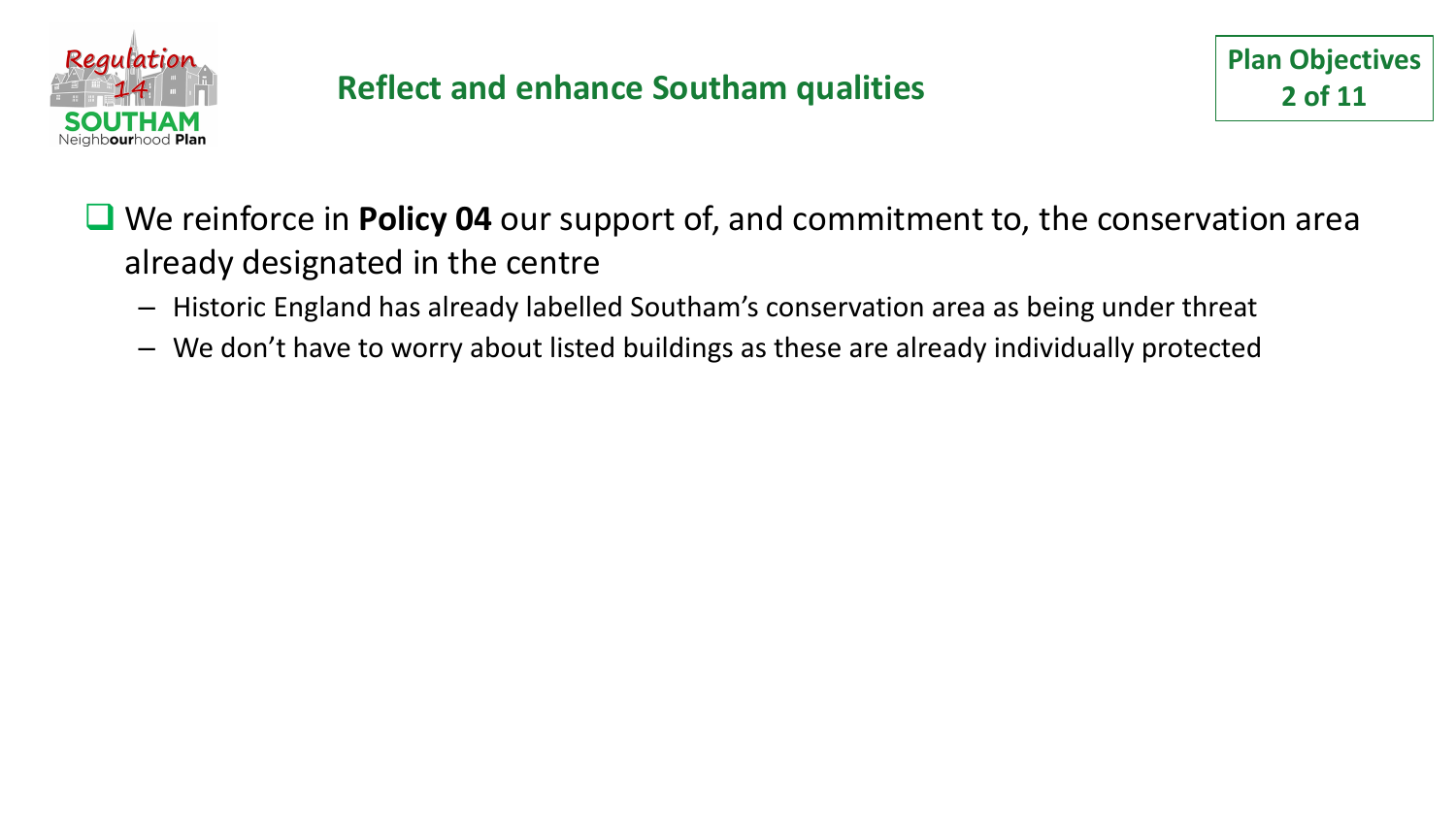

### **Enhance the public realm**

# ■ In **Policy 05**, we emphasise the need to build crime prevention into the design of new developments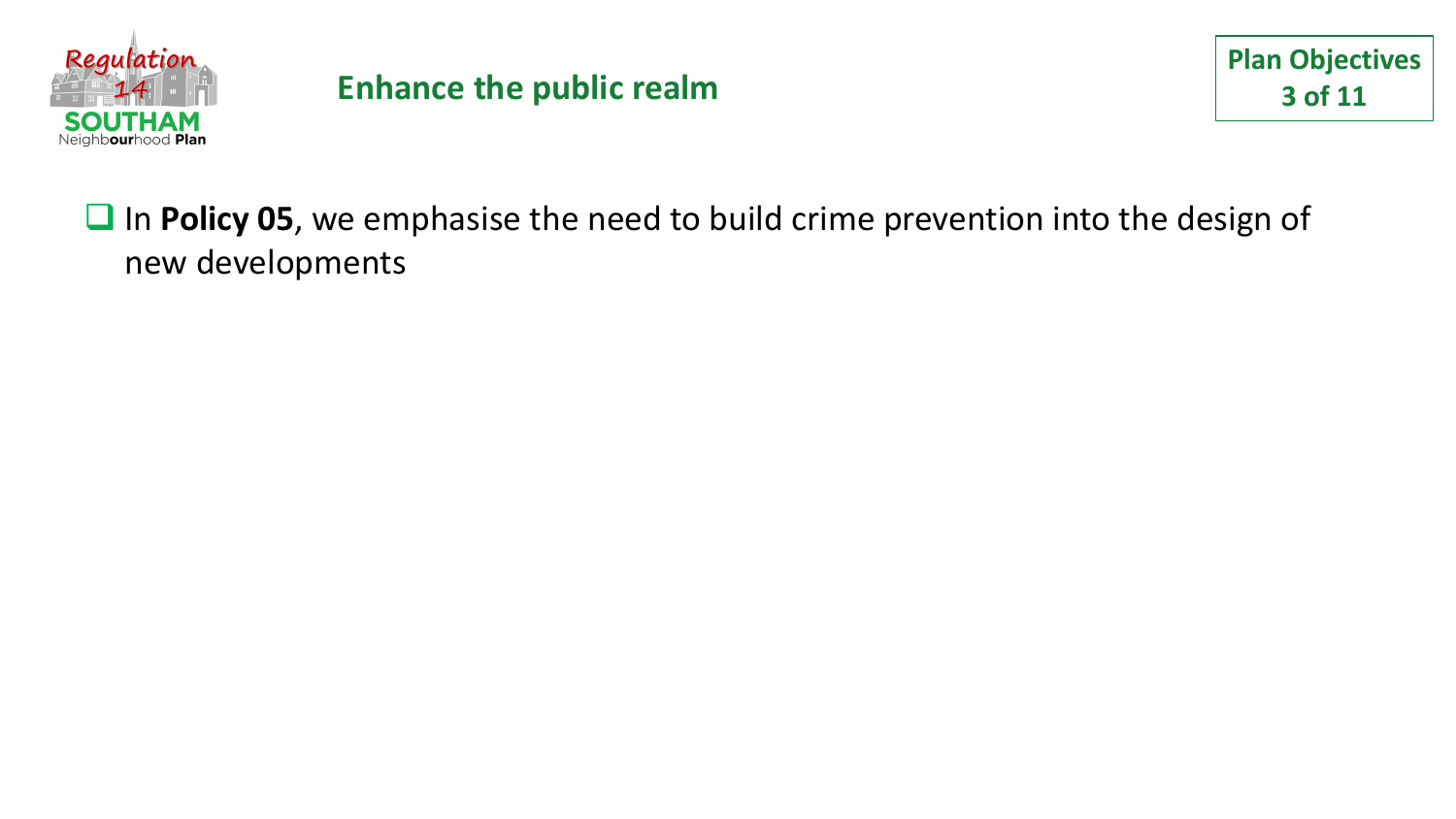

- ❑ Recognising the demand for new housing, we mandate in **Policy 06** that the local need for single story dwellings (e.g. bungalows), evidenced by the Housing Needs Survey, is prioritised.
- $\Box$  There is also a proven need for sites where people can design and/or build their own houses and this is brought out in **Policy 07**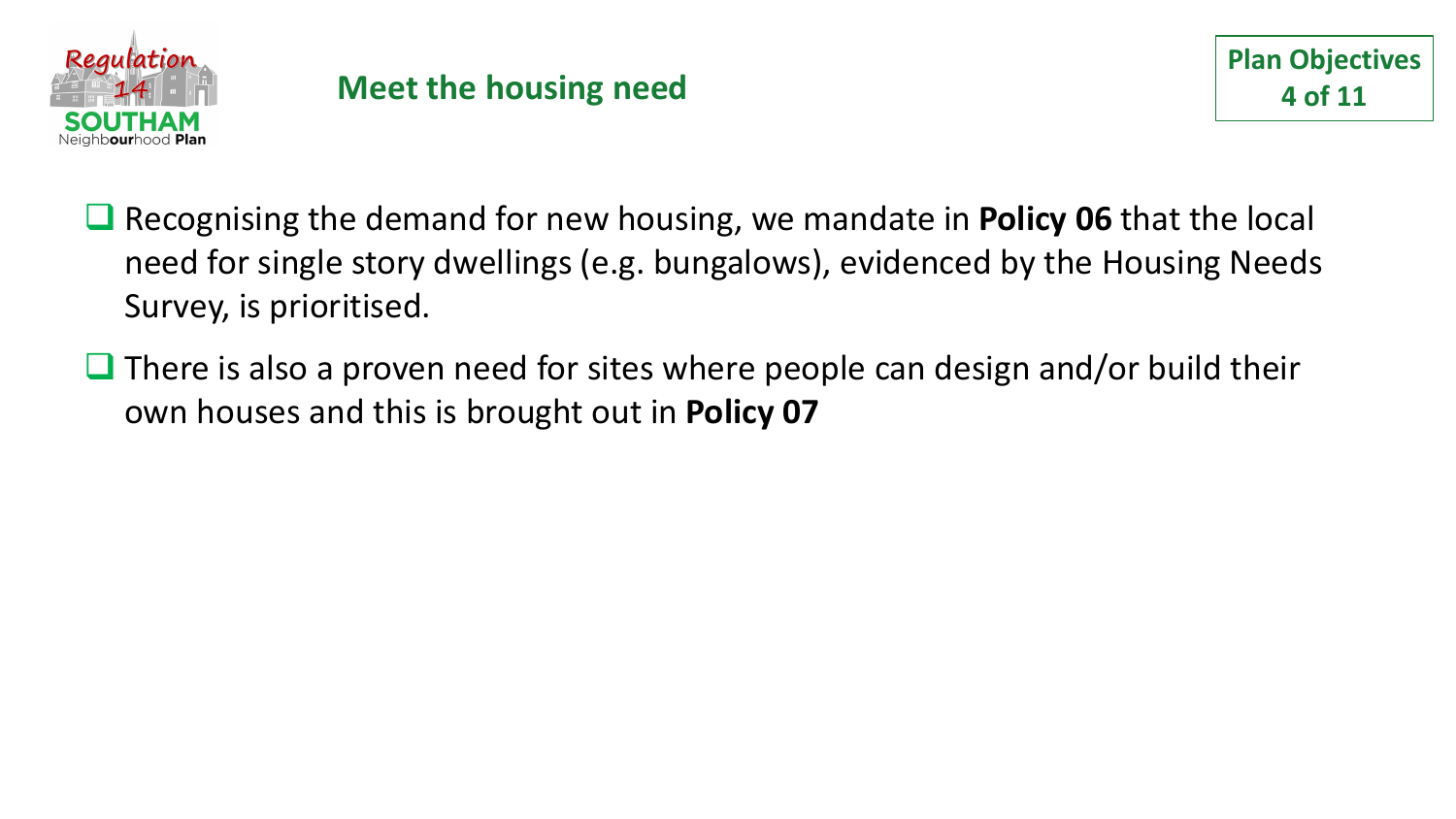

### **Refine the housing mix**

❑ Some types of house are more profitable for developers than others. The District Council specifies a mix of housing types to ensure all needs are met across the district but **Policy 07** defines a slightly different mix that we want to see in Southam, based on our specific needs.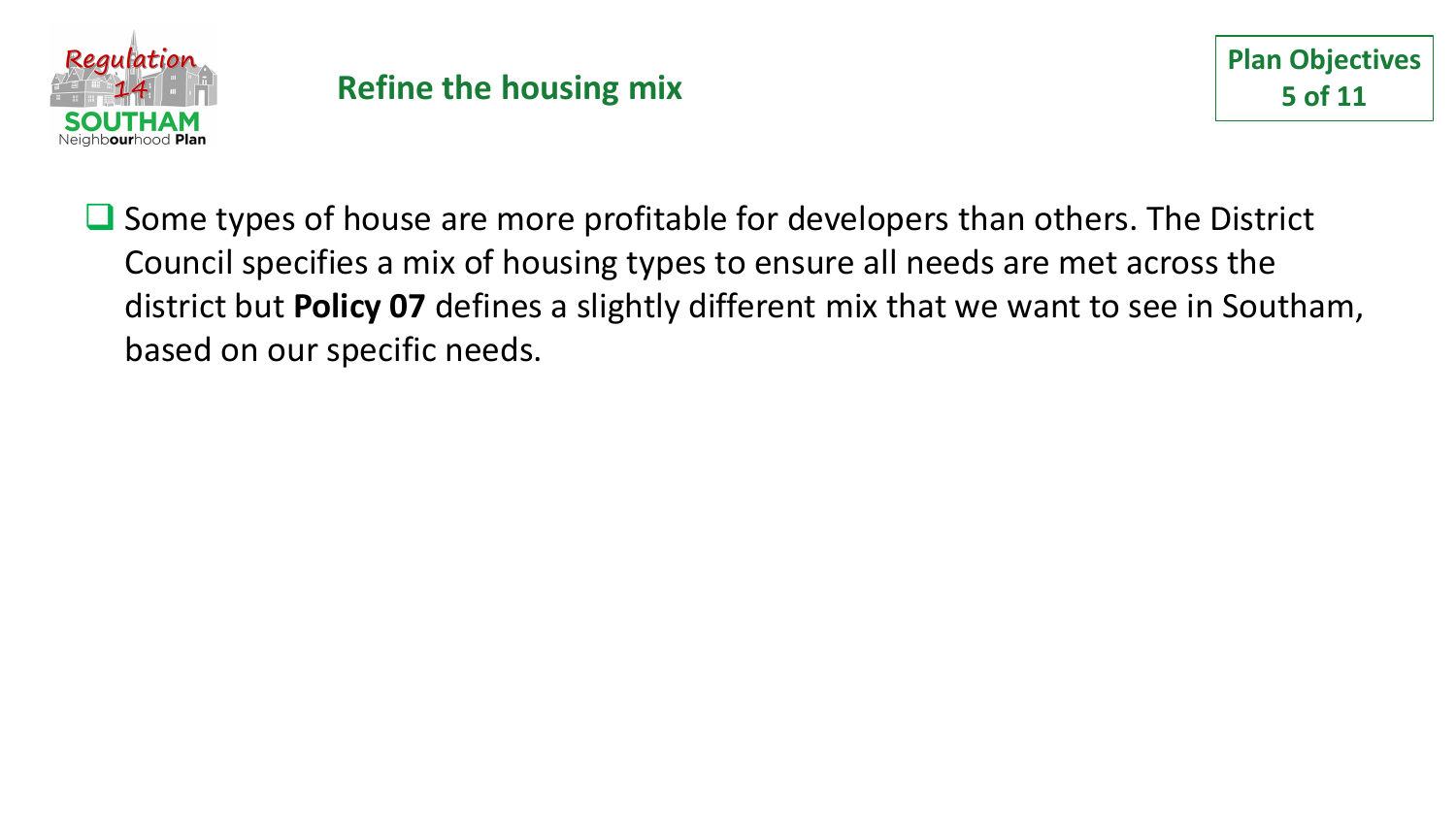

- ❑ **Policy 09** declares our wish that development is environmentally sustainable and should include newer, greener technology for energy and heating as well as using eco-friendly materials and techniques.
- Although Southam often has too much water, there is increasing demand for fresh water, often used simply to flush toilets. **Policy 10** expresses our requirement that developments should reuse rainwater wherever possible, maybe reusing what goes into flood drainage.
- ❑ Electric vehicles are rocketing in popularity and **Policy 11** is there to make sure that new builds have sufficient capacity to charge multiple cars and allow the complex loads placed on the electricity grid to be manage
- **Policy 12** says that we don't want developments to contribute unnecessary light pollution on buildings and pathways other than as needed for safety.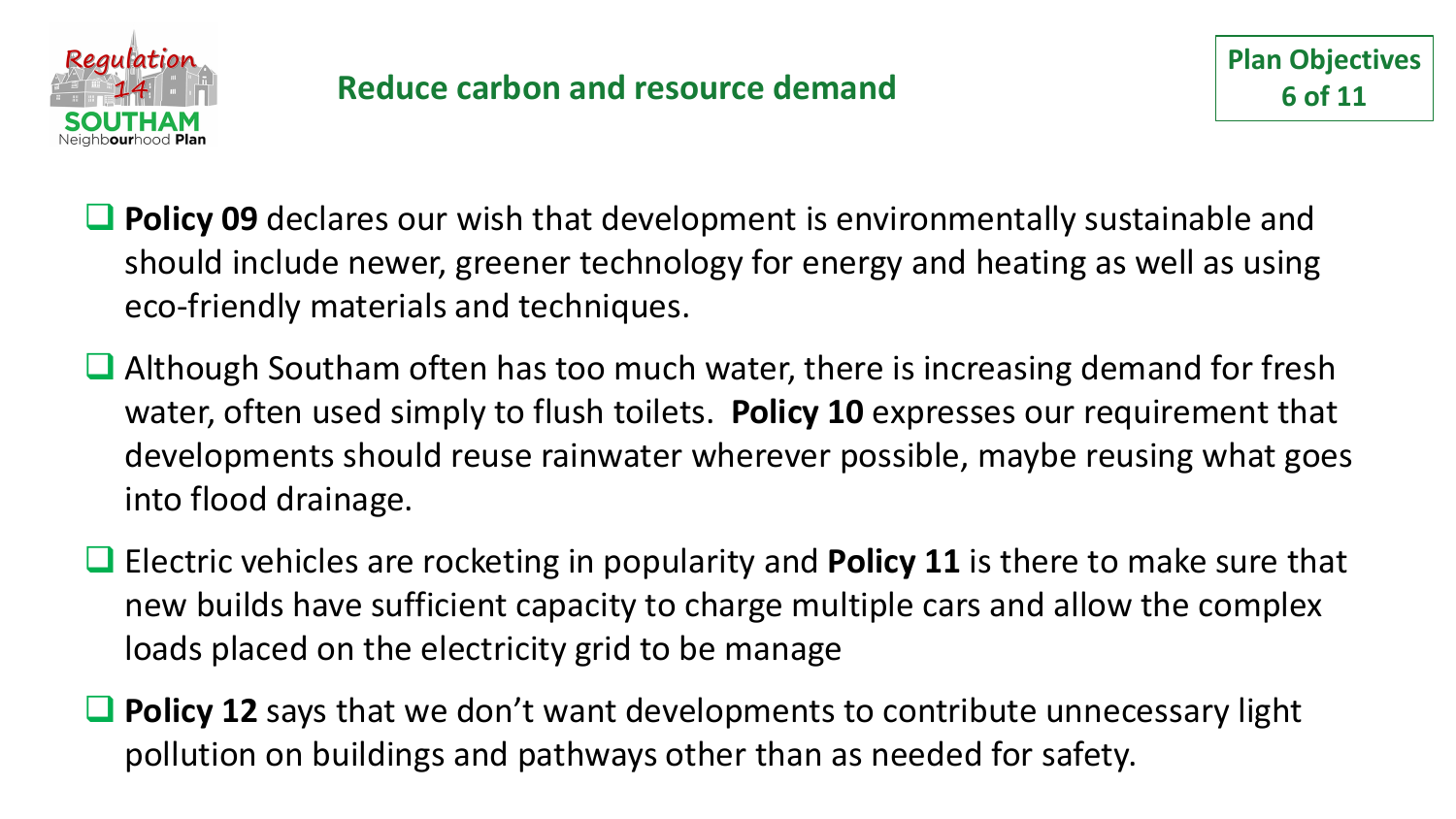

# **Safe walking and cycling**

■ Southam has perceptibly fewer regular cyclists than other towns in the area, especially to and from the schools. **Policy 03** is there to ensure that all reasonable steps are taken to provide cycle and pedestrian friendly routes in the town. This measure is also designed to limit on-street parking.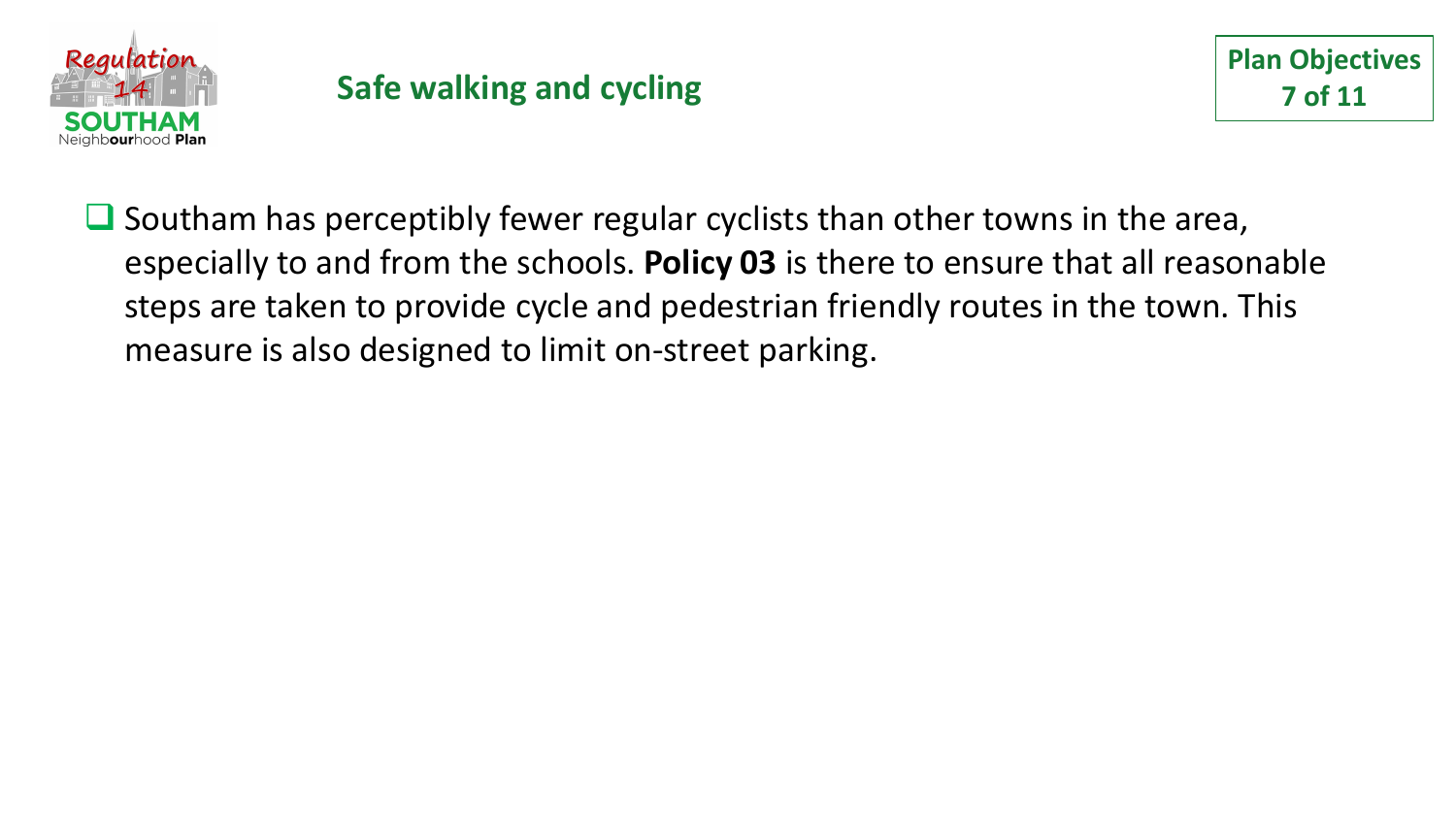

■ Cars have been getting bigger over the years but roads are not getting any wider. This leads to much parking on paths to avoid impeding traffic, especially around Southam's residential streets. At the same time, using valuable land for parking instead of houses is not popular with developers. **Policy 14** slightly increases the requirement to allocate parking spaces in new builds over that specified by the District Council.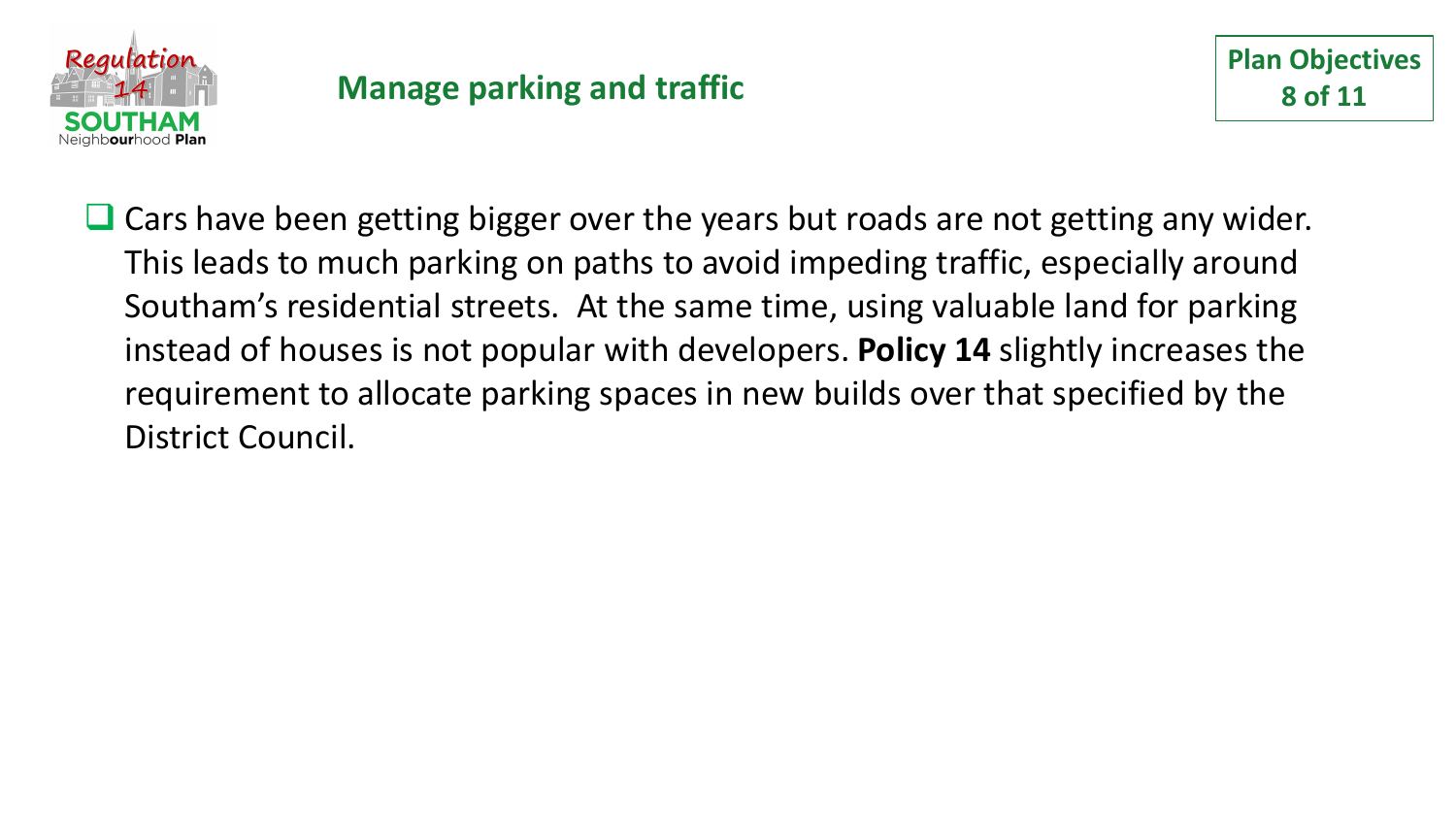

### **Manage flood risk**

- ❑ We all know parts of Southam flood and are doing so more often. **Policy 15** is there to ensure that flood prevention is uppermost in developers' minds, both at the site in question and impact on other sites.
- ❑ Specifically for water courses, **Policy 16** increases the margin between the river edge and any development so that there is less chance of obstructing the flow in times of high water volumes and there is also plenty of space for river maintenance.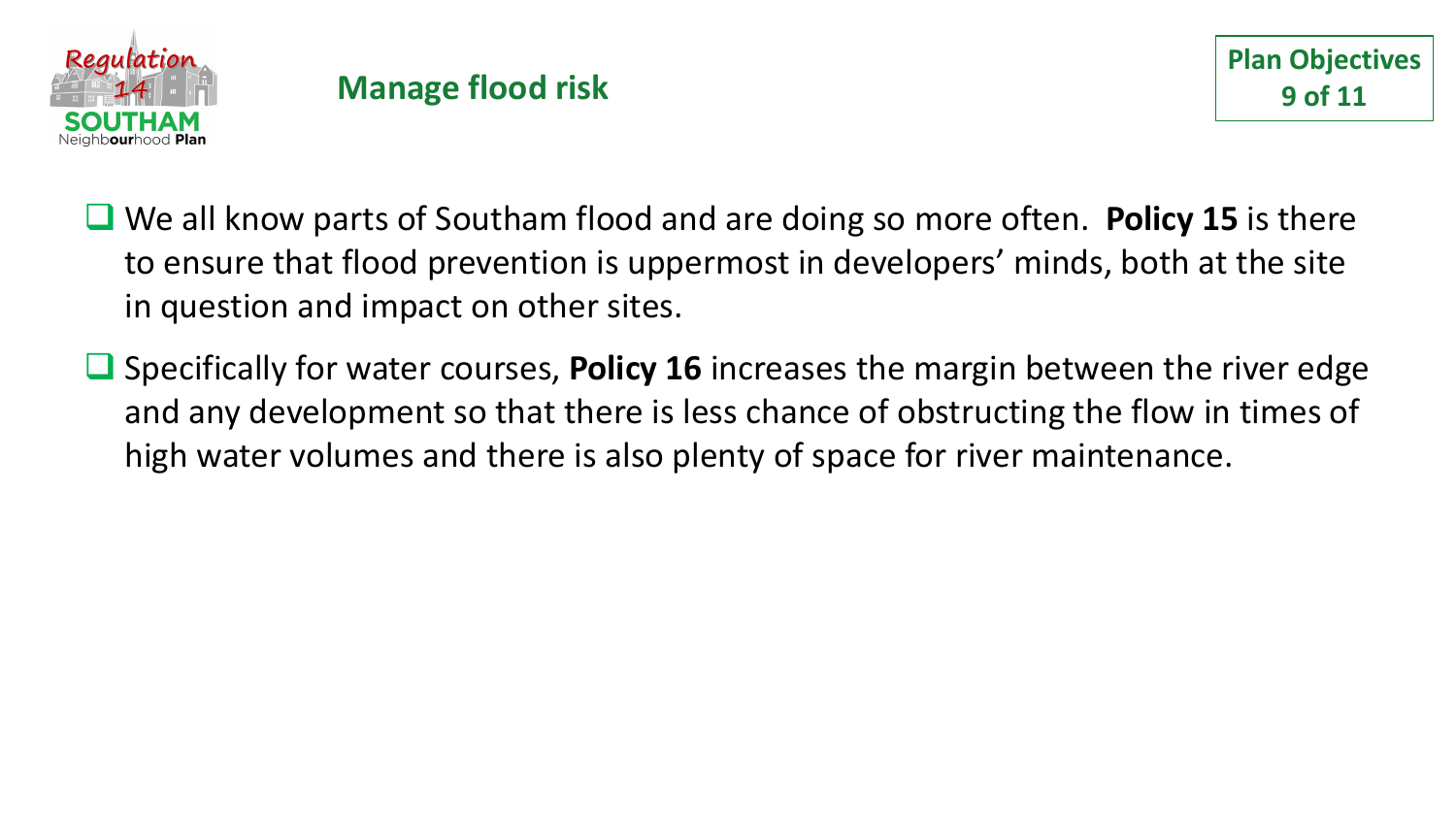

❑ As a way of helping to preserve a busy, attractive and useful town centre, **Policy 17** expresses our support for any development that increases the number of people out and about in the centre. At the same time, it discourages converting retail units into housing as this diminishes the usefulness and attraction of the town and will accelerate a decline in footfall.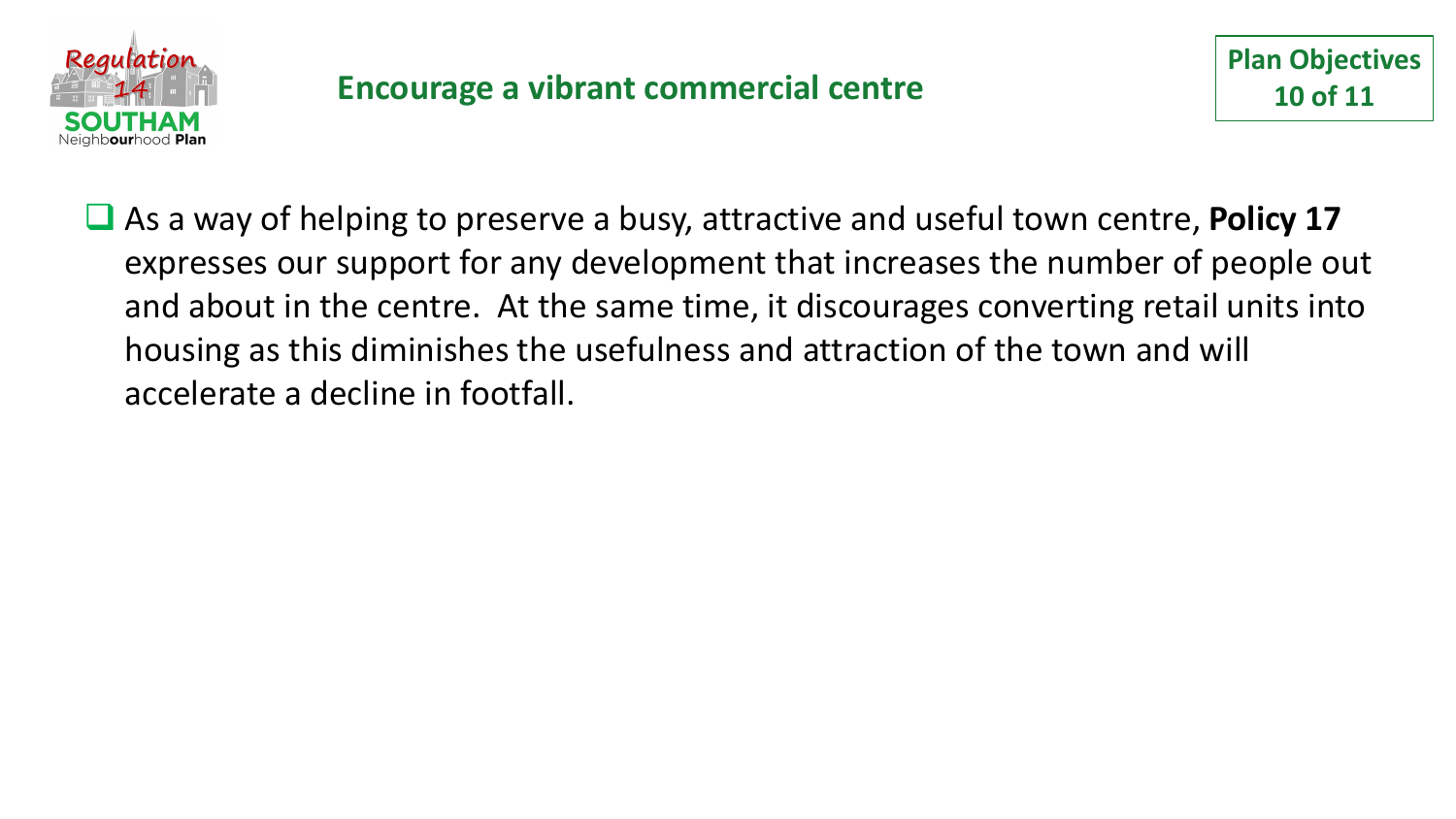

### **Conserve Southam's heritage**

■ This is an objective that we share although there are no specific land use policies that we could think of to support it. Even so, we thought it important to include in our plan.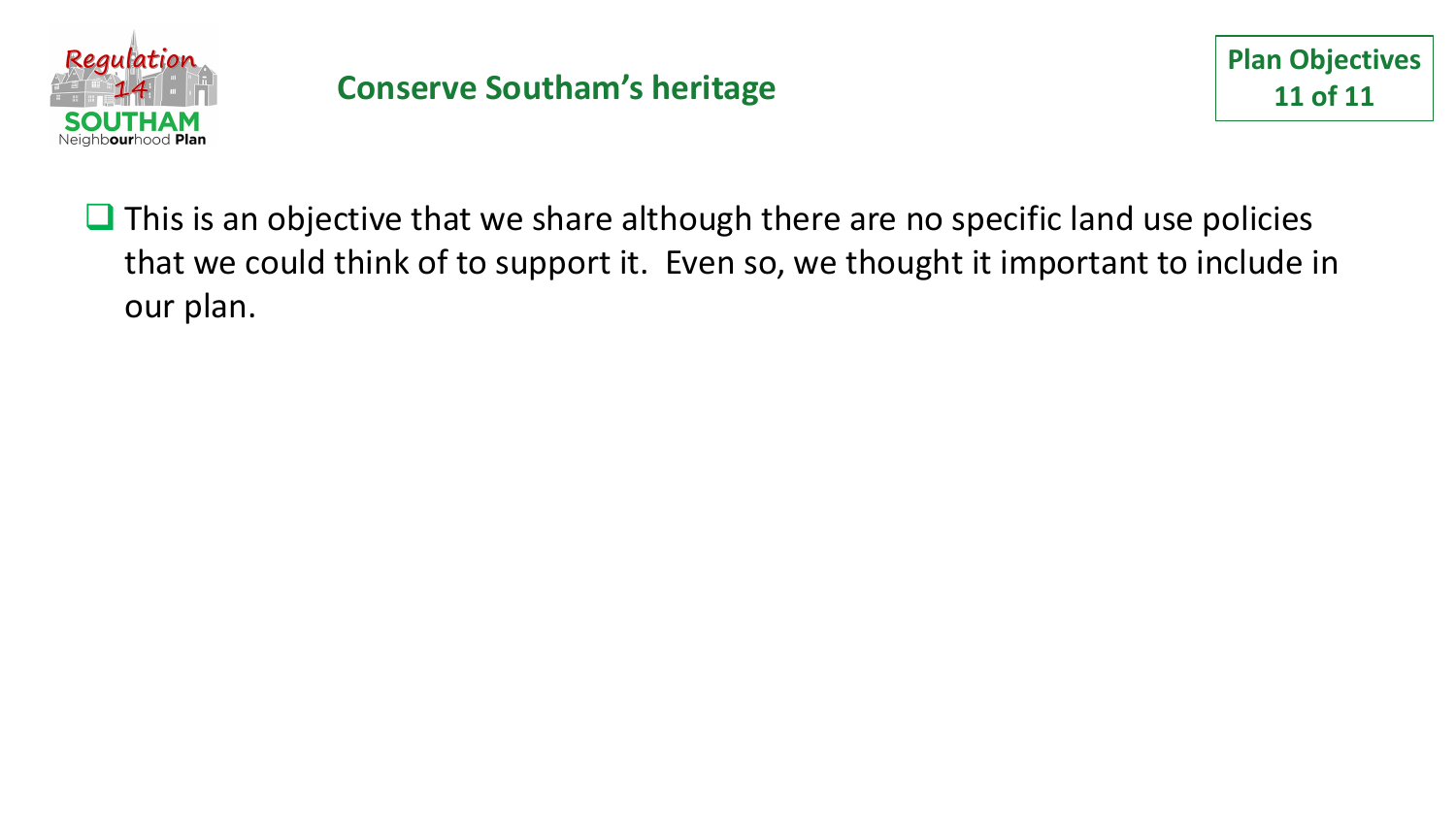

### **How to have your say**

- We want you to read the plan itself and submit your comments. No comments will be read by the plan team until the consultation is closed. It is important to comment on the plan document itself **NOT** this slide presentation!
- To enter your comments, go to the web site southamreg14.org and scroll down to the green 'Send your comments.' area
	- *Fill in the form, including your full address*
	- *Add your comment (please include the relevant Policy numbers for reference)*
	- *When you submit a comment, the form will reset and allow you to make another one*
- ❑ ALL comments will be considered and assessed
- $\Box$  Thank you for your participation